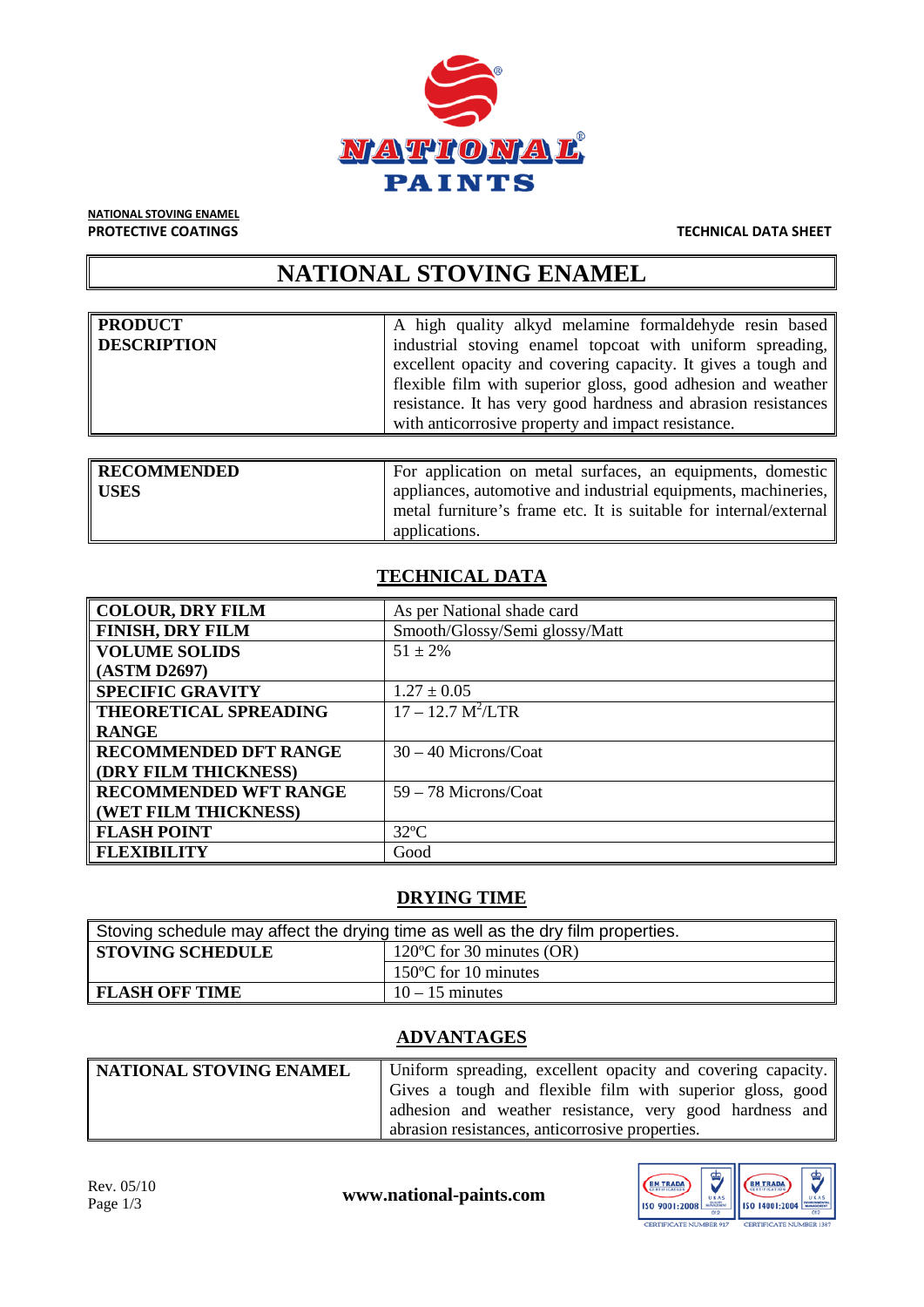

**NATIONAL STOVING ENAMEL<br>PROTECTIVE COATINGS** 

#### **TECHNICAL DATA SHEET**

#### **APPLICATION INSTRUCTION**

| <b>SURFACE PREPARATION</b> | It can be applied directly over intermediate coat or primed  |
|----------------------------|--------------------------------------------------------------|
|                            | substrate. Galvanized steel, aluminium and other light metal |
|                            | alloys should be etched or wash-primed before primer and     |
|                            | undercoat application.                                       |

### **APPLICATION DATA**

| <b>APPLICATION METHOD</b>                       | Conventional spray              |
|-------------------------------------------------|---------------------------------|
| <b>CLEANING/THINNING</b>                        | <b>National Stoving Thinner</b> |
| <b>THINNER (VOLUME)</b>                         | $5 - 10\%$                      |
| <b>CONV. SPRAY REQUIREMENTS</b>                 | Atomizing Pressure: 50 psi      |
| <b>AIRLESS SPRAY</b>                            | Not applicable                  |
| <b>REQUIREMENTS</b>                             |                                 |
| <b>NOZZLE SIZE</b>                              | Not applicable                  |
| <b>MIXING RATIO (BY VOLUME)</b>                 | Not applicable                  |
| $\parallel$ POT LIFE @ 30 $^{\circ}$ c (100 ml) | Not applicable                  |

#### **SYSTEM**

| RECOMMENDED SYSTEM<br>To be applied on prepared surface. |                                | No. of Coats x DFT (Microns) |
|----------------------------------------------------------|--------------------------------|------------------------------|
|                                                          | <b>National Stoving Primer</b> | $1 \times 50$                |
|                                                          | <b>National Stoving Enamel</b> | $1 \times 40$                |

#### **ADDITIONAL DATA**

| <b>SHELF LIFE @ 30°C</b> | months, in original sealed container, with proper storage<br>conditions. |
|--------------------------|--------------------------------------------------------------------------|
|                          |                                                                          |

## **HEALTH & SAFETY**

| <b>SAFETY</b>      | As a general rule, avoid skin and eye contact by wearing       |
|--------------------|----------------------------------------------------------------|
| <b>PRECAUTIONS</b> | overalls, gloves, goggles, and airmask etc. Spillage on skin   |
|                    | should immediately be removed by thorough washing with         |
|                    | water and soap or suitable cleaner. Eye should be flushed with |
|                    | fresh water. Avoid inhalation of vapours and paint mist by     |
|                    | wearing suitable airmask. In the event of ingestion and eye    |
|                    | contact, seek medical attention immediately. Painting must be  |
|                    | carried out in well-ventilated area.                           |
|                    | This as industrial product, contains flammable materials and   |
|                    | should be kept away from the sparks and open flames, smoking   |
|                    | in the area should not be permitted. Local safety regulations  |
|                    | should be followed.                                            |

Rev. 05/10<br>Page 2/3

www.national-paints.com